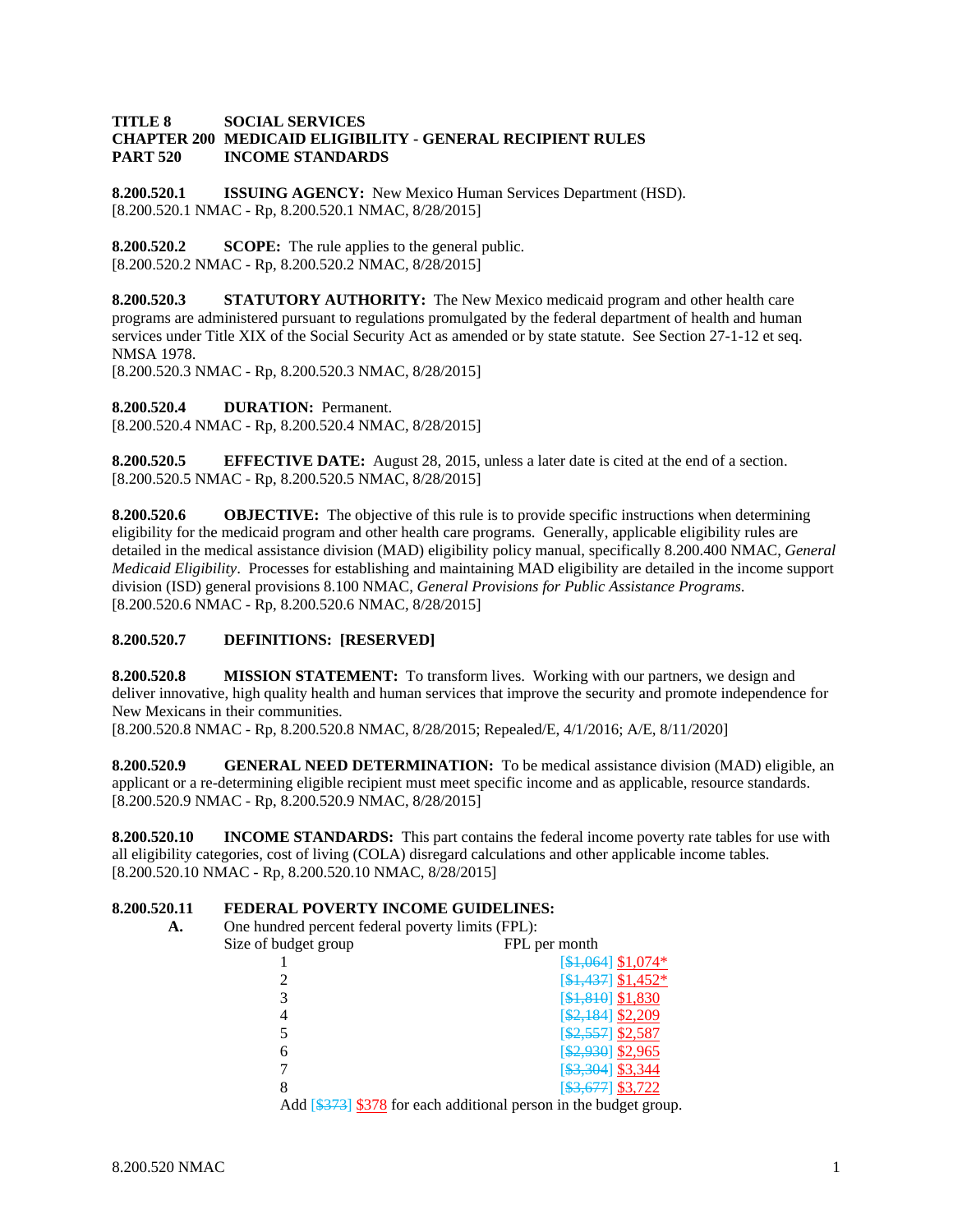[\*Use only these two standards for the qualified medicare beneficiary (QMB) program.] \*FPL must be below 100% for an individual or couple for qualified medicare beneficiary

### (QMB) program.

**B.** One hundred twenty percent FPL: This income level is used only in the determination of the maximum income limit for specified low income medicare beneficiaries (SLIMB) applicants or eligible recipients. Applicant or eligible recipient Amount

|                                    |  | Individual | At least $[4, 064]$ \$1,074 per month but no more than $[4, 276]$                                              |
|------------------------------------|--|------------|----------------------------------------------------------------------------------------------------------------|
| $$1,288$ per month.<br>$A + B + A$ |  | Couple     | At least $\left[\frac{1437}{1437}\right]$ \$1,452 per month but no more than $\left[\frac{14724}{1437}\right]$ |

**\$1,742** per month.

 For purposes of this eligibility calculation, "couple" means an applicant couple or an applicant with an ineligible spouse when income is deemed.<br> **C.** One hundred thirty-three percent FPL:

| C. | One hundred thirty-three percent FPL: |                                |
|----|---------------------------------------|--------------------------------|
|    | Size of budget group                  | FPL per month                  |
|    |                                       | $[$1,415]$ \$1,428             |
|    |                                       | $[$1,911]$ \$1,931             |
|    |                                       | $[$2,408]$ \$2,434             |
|    |                                       | \$2,904] \$2,938               |
|    |                                       | $[$ \$3,401] \$3,441           |
|    | 6                                     | [\$3,897] \$3,944              |
|    |                                       | \$4,394] \$4,447               |
|    |                                       | [ <del>\$4,890</del> ] \$4,950 |

Add [\$496] \$503 for each additional person in the budget group.

**D.** One hundred thirty-five percent FPL: This income level is used only in the determination of the maximum income limit for a qualified individual 1 (QI1) applicant or eligible recipient. For purposes of this eligibility calculation, "couple" means an applicant couple or an applicant with an ineligible spouse when income is deemed. The following income levels apply:

|                     | deemed. The following income levels apply: |                                                                                                                                                                                                                                                                                                                                    | engibility calculation, couple theatis an applicant couple of an applicant with an ineligible spouse when income is |
|---------------------|--------------------------------------------|------------------------------------------------------------------------------------------------------------------------------------------------------------------------------------------------------------------------------------------------------------------------------------------------------------------------------------|---------------------------------------------------------------------------------------------------------------------|
|                     |                                            | Applicant or eligible recipient                                                                                                                                                                                                                                                                                                    | Amount                                                                                                              |
|                     |                                            | Individual                                                                                                                                                                                                                                                                                                                         | At least $[\frac{1,276}{1,288}]$ per month but no more than $[\frac{1,436}{1,436}]$                                 |
| \$1,449 per month.  |                                            |                                                                                                                                                                                                                                                                                                                                    |                                                                                                                     |
|                     | 2                                          | Couple                                                                                                                                                                                                                                                                                                                             | At least $[\frac{1724}{1724}]$ \$1,742 per month but no more than $[\frac{194}{940}]$                               |
| $$1,960$ per month. |                                            |                                                                                                                                                                                                                                                                                                                                    |                                                                                                                     |
| Е.                  |                                            | One hundred eighty-five percent FPL:                                                                                                                                                                                                                                                                                               |                                                                                                                     |
|                     | Size of budget group                       |                                                                                                                                                                                                                                                                                                                                    | FPL per month                                                                                                       |
|                     |                                            |                                                                                                                                                                                                                                                                                                                                    | $[4,968]$ \$1,986                                                                                                   |
|                     | $\overline{\mathbf{c}}$                    |                                                                                                                                                                                                                                                                                                                                    | $\[ $2,658]$ \$2,686                                                                                                |
|                     | 3                                          |                                                                                                                                                                                                                                                                                                                                    | $[$ \$3,349] \$3,386                                                                                                |
|                     | 4                                          |                                                                                                                                                                                                                                                                                                                                    | $[4,040]$ \$4,086                                                                                                   |
|                     | 5                                          |                                                                                                                                                                                                                                                                                                                                    | $[4,730]$ \$4,786                                                                                                   |
|                     | 6                                          |                                                                                                                                                                                                                                                                                                                                    | $[$ \$5,421] \$5,486                                                                                                |
|                     | 7                                          |                                                                                                                                                                                                                                                                                                                                    | $[$ \$6,112] \$6,186                                                                                                |
|                     | 8                                          |                                                                                                                                                                                                                                                                                                                                    | [\$6,802] \$6,886                                                                                                   |
|                     |                                            |                                                                                                                                                                                                                                                                                                                                    | Add [\$690] \$700 for each additional person in the budget group.                                                   |
| F.                  | Two hundred percent FPL:                   |                                                                                                                                                                                                                                                                                                                                    |                                                                                                                     |
|                     | Size of budget group                       |                                                                                                                                                                                                                                                                                                                                    | FPL per month                                                                                                       |
|                     |                                            |                                                                                                                                                                                                                                                                                                                                    | $[ $2,127]$ \$2,147                                                                                                 |
|                     | $\overline{c}$                             |                                                                                                                                                                                                                                                                                                                                    | [ \$2,874] \$2,904                                                                                                  |
|                     | 3                                          |                                                                                                                                                                                                                                                                                                                                    | $[43, 620]$ \$3,660                                                                                                 |
|                     | 4                                          |                                                                                                                                                                                                                                                                                                                                    | $[4,367]$ \$4,417                                                                                                   |
|                     | 5                                          |                                                                                                                                                                                                                                                                                                                                    | $[$ \$5,114] \$5,174                                                                                                |
|                     | 6                                          |                                                                                                                                                                                                                                                                                                                                    | $[$ \$5,860] \$5,930                                                                                                |
|                     | 7                                          |                                                                                                                                                                                                                                                                                                                                    | $[$ \$6,607] \$6,687                                                                                                |
|                     | 8                                          |                                                                                                                                                                                                                                                                                                                                    | $\[ $7,354]$ \$7,444                                                                                                |
|                     |                                            | $\mathbf{1}$ $\mathbf{1}$ $\mathbf{1}$ $\mathbf{1}$ $\mathbf{1}$ $\mathbf{1}$ $\mathbf{1}$ $\mathbf{1}$ $\mathbf{1}$ $\mathbf{1}$ $\mathbf{1}$ $\mathbf{1}$ $\mathbf{1}$ $\mathbf{1}$ $\mathbf{1}$ $\mathbf{1}$ $\mathbf{1}$ $\mathbf{1}$ $\mathbf{1}$ $\mathbf{1}$ $\mathbf{1}$ $\mathbf{1}$ $\mathbf{1}$ $\mathbf{1}$ $\mathbf{$ | Add [\$747] \$757 for each additional person in the budget group.                                                   |
|                     |                                            |                                                                                                                                                                                                                                                                                                                                    |                                                                                                                     |

**G.** Two hundred thirty-five percent FPL: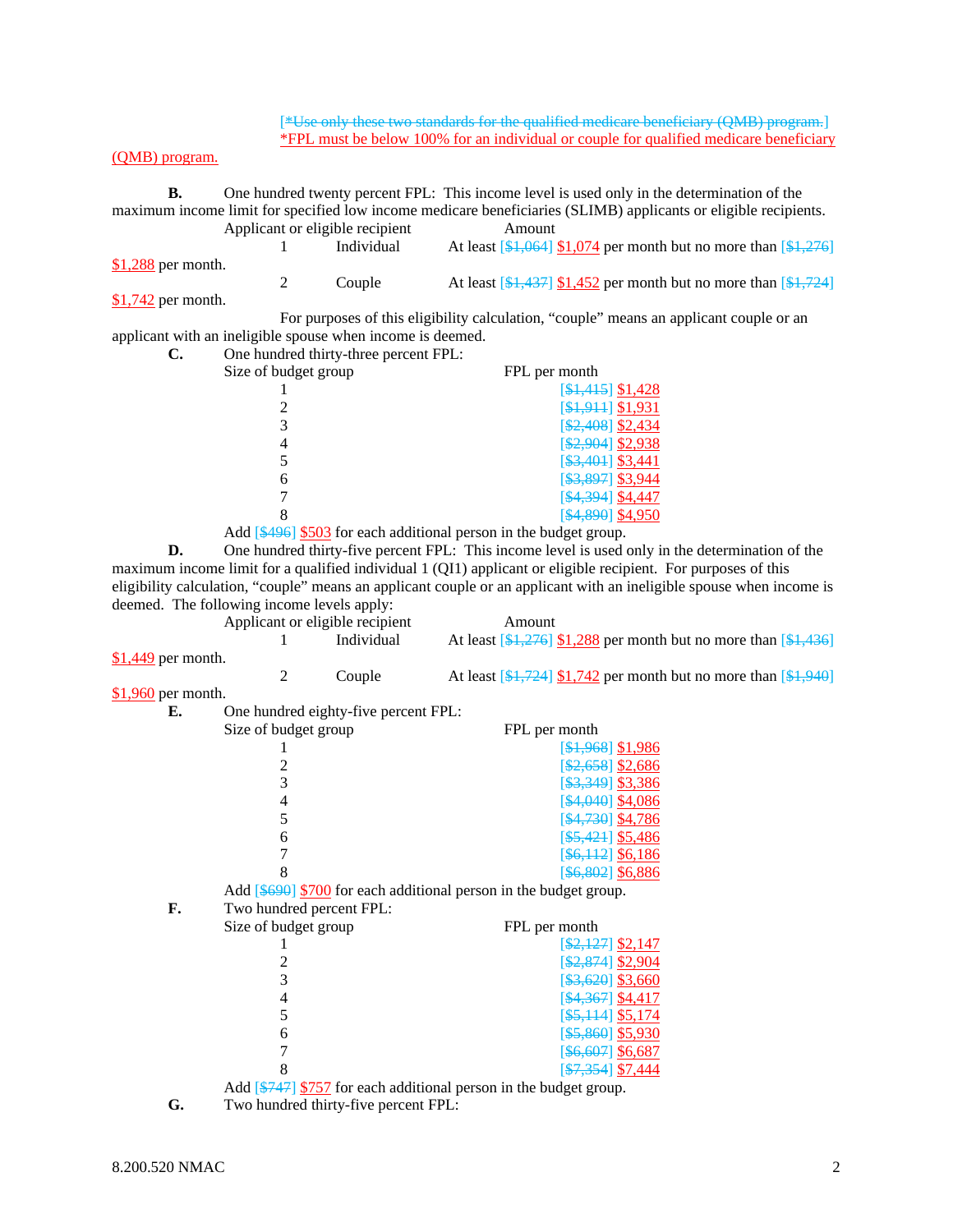| Size of budget group | FPL per month        |
|----------------------|----------------------|
|                      | $\[ $2,499]$ \$2,523 |
|                      | $[$3,377]$ \$3,412   |
|                      | [\$4,254] \$4,301    |
|                      | $[$ \$5,131] \$5,190 |
|                      | [\$6,009] \$6,079    |
| h                    | [\$6,886] \$6,968    |
|                      | $[$7,763]$ \$7,857   |
|                      | $[$ \$8,641] \$8,746 |

Add [\$878] \$889 for each additional person in the budget group.

**H.** Two hundred fifty percent FPL:

| <br>I wo hundred they percent <b>I</b> I E. |                      |
|---------------------------------------------|----------------------|
| Size of budget group                        | FPL per month        |
|                                             | $$2,659$ \$2,684     |
|                                             | $\[ $3,592]$ \$3,630 |
|                                             | $[4,525]$ \$4,575    |
|                                             | $\[ $5,459]$ \$5,521 |
|                                             | [\$6,392] \$6,467    |
|                                             | $\[ $7,325]$ \$7,413 |
|                                             | $[$ \$8,259] \$8,359 |
|                                             | [\$9,192] \$9,305    |
|                                             |                      |

 Add [\$933] \$946 for each additional person in the budget group. [8.200.520.11 NMAC - Rp, 8.200.520.11 NMAC, 8/28/2015; A/E, 4/1/2016; A/E, 9/14/2017; A, 2/1/2018; A/E, 5/17/2018; A, 9/11/2018; A/E, 4/11/2019; A, 7/30/2019, A/E, 8/11/2020; A, xx/xx/xxxx]

**8.200.520.12 COST OF LIVING ADJUSTMENT (COLA) DISREGARD COMPUTATION:** The

countable social security benefit without the COLA is calculated using the COLA increase table as follows:

**A.** divide the current gross social security benefit by the COLA increase in the most current year; the result is the social security benefit before the COLA increase;

**B.** divide the result from Subsection A above by the COLA increase from the previous period or year; the result is the social security benefit before the increase for that period or year; and

**C.** repeat Subsection B above for each year, through the year that the applicant or eligible recipient received both social security benefits and supplemental security income (SSI); the final result is the countable social security benefit.

| COLA Increase and disregard table |                |                    |  |  |  |  |  |
|-----------------------------------|----------------|--------------------|--|--|--|--|--|
| Period and year                   | COLA increase  | $=$ benefit before |  |  |  |  |  |
| $2021$ Jan – Dec                  | <u>1.3</u>     | <u>Jan 21</u>      |  |  |  |  |  |
| 2020 Jan - Dec                    | 1.6            | Jan $20$           |  |  |  |  |  |
| $2019$ Jan – Dec                  | 2.8            | Jan 19             |  |  |  |  |  |
| 2018 Jan - Dec                    | 2.0            | Jan 18             |  |  |  |  |  |
| 2017 Jan - Dec                    | 0.3            | Jan $17$           |  |  |  |  |  |
| 2016 Jan - Dec                    | $\overline{0}$ | Jan $16$           |  |  |  |  |  |
| 2015 Jan - Dec                    | 1.017          | Jan $15$           |  |  |  |  |  |
| 2014 Jan - Dec                    | 1.015          | Jan 14             |  |  |  |  |  |
| 2013 Jan - Dec                    | 1.017          | Jan 13             |  |  |  |  |  |
| 2012 Jan - Dec                    | 1.037          | Jan 12             |  |  |  |  |  |
| 2011 Jan - Dec                    | $\theta$       | Jan 11             |  |  |  |  |  |
| 2010 Jan - Dec                    | 1              | Jan 10             |  |  |  |  |  |
| 2009 Jan - Dec                    | 1              | Jan 09             |  |  |  |  |  |
| 2008 Jan - Dec                    | 1.058          | Jan 08             |  |  |  |  |  |
| 2007 Jan - Dec                    | 1.023          | Jan $07$           |  |  |  |  |  |
| 2006 Jan - Dec                    | 1.033          | Jan 06             |  |  |  |  |  |
| 2005 Jan - Dec                    | 1.041          | Jan $05$           |  |  |  |  |  |
| 2004 Jan - Dec                    | 1.027          | Jan $04$           |  |  |  |  |  |
|                                   |                |                    |  |  |  |  |  |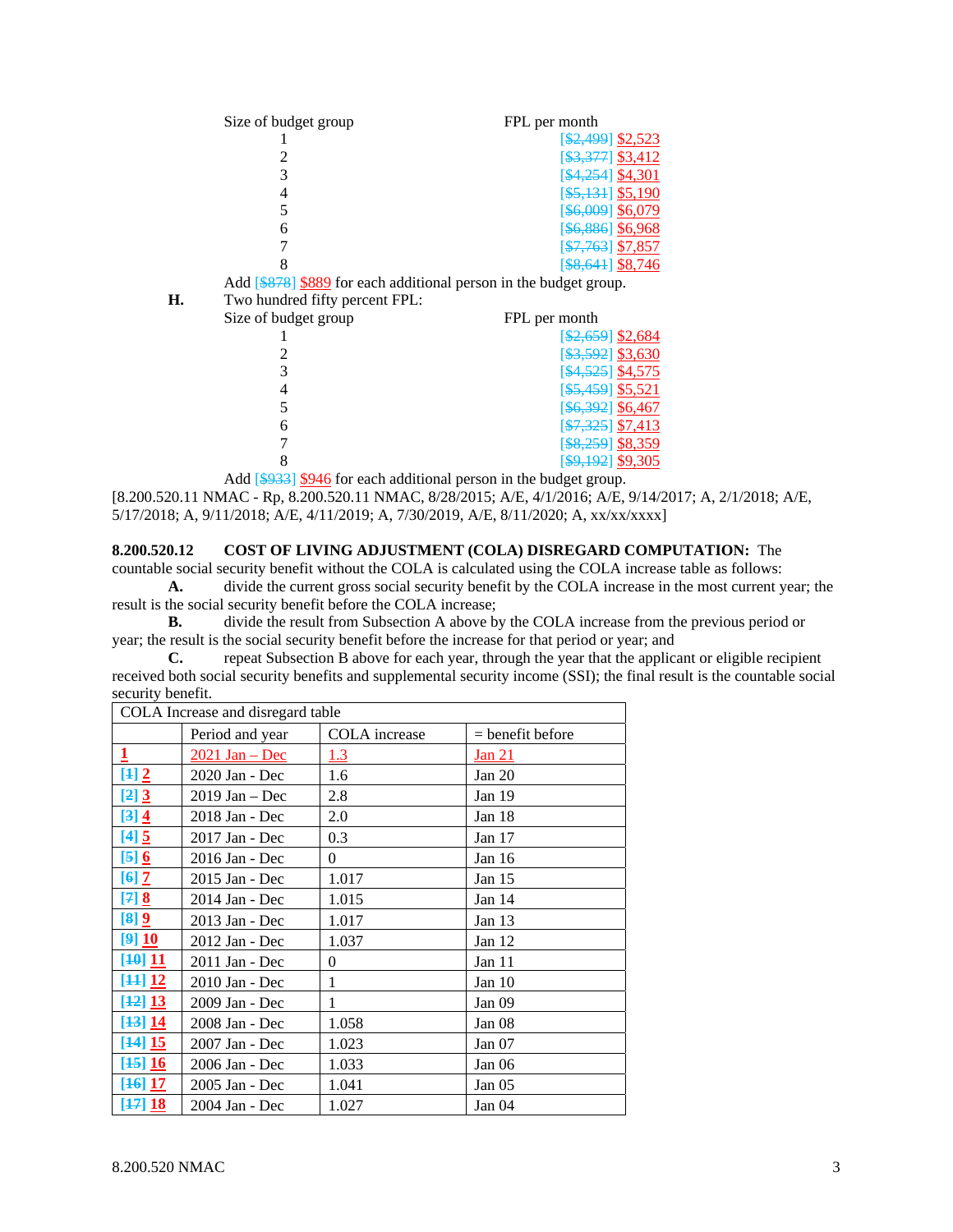| [48] 19   | 2003 Jan - Dec         | 1.021 | Jan 03        |
|-----------|------------------------|-------|---------------|
| [49] 20   | 2002 Jan - Dec         | 1.014 | Jan $02$      |
| [20] 21   | 2001 Jan - Dec         | 1.026 | Jan 01        |
| [24] 22   | 2000 Jan - Dec         | 1.035 | Jan 00        |
| [22] 23   | 1999 Jan - Dec         | 1.025 | Jan 99        |
| [23] 24   | 1998 Jan - Dec         | 1.013 | Jan 98        |
| [24] 25   | 1997 Jan - Dec         | 1.021 | Jan 97        |
| [25] 26   | 1996 Jan - Dec         | 1.029 | Jan 96        |
| $[26]$ 27 | 1995 Jan - Dec         | 1.026 | Jan 95        |
| [27] 28   | 1994 Jan - Dec         | 1.028 | Jan 94        |
| [28] 29   | 1993 Jan - Dec         | 1.026 | Jan 93        |
| [29] 30   | 1992 Jan - Dec         | 1.03  | Jan 92        |
| [30] 31   | 1991 Jan - Dec         | 1.037 | Jan 91        |
| [34] 32   | 1990 Jan - Dec         | 1.054 | Jan 90        |
| [32] 33   | 1989 Jan - Dec         | 1.047 | Jan 89        |
| [33] 34   | 1988 Jan - Dec         | 1.04  | Jan 88        |
| [34] 35   | 1987 Jan - Dec         | 1.042 | Jan 87        |
| [35] 36   | 1986 Jan - Dec         | 1.013 | Jan 86        |
| [36]37    | 1985 Jan - Dec         | 1.031 | Jan 85        |
| [37] 38   | 1984 Jan - Dec         | 1.035 | Jan 84        |
| [38] 39   | 1982 Jul - 1983        |       |               |
|           | Dec                    | 1.035 | <b>Jul 82</b> |
| [39] 40   | 1981 Jul - 1982        |       |               |
|           | Jun                    | 1.074 | <b>Jul 81</b> |
| [40] 41   | 1980 Jul - 1981<br>Jun | 1.112 | <b>Jul 80</b> |
| [41] 42   | 1979 Jul - 1980        |       |               |
|           | Jun                    | 1.143 | Jul 79        |
| [42] 43   | 1978 Jul - 1979        |       |               |
|           | Jun                    | 1.099 | Jul 78        |
| [43] 44   | 1977 Jul - 1978        |       |               |
|           | Jun                    | 1.065 | Jul 77        |
| [44] 45   | 1977 Apr - 1977        |       |               |
|           | Jun                    | 1.059 | Apr 77        |

[8.200.520.12 NMAC - Rp, 8.200.520.12 NMAC, 8/28/2015; A/E, 1/1/2016; A/E, 3/1/2017; A/E, 5/17/2018; A, 9/11/2018; A, 4/11/2019; A, 7/30/2019; A/E, 8/11/2020; A, xx/xx/xxxx]

| 8.200.520.13 FEDERAL BENEFIT RATES (FBR) AND VALUE OF ONE-THIRD REDUCTION (VTR): |  |  |  |  |  |  |
|----------------------------------------------------------------------------------|--|--|--|--|--|--|
|                                                                                  |  |  |  |  |  |  |

| Year             | Individual | Institution | Individual | Couple     | Institution | Couple     |
|------------------|------------|-------------|------------|------------|-------------|------------|
|                  | <b>FBR</b> | <b>FBR</b>  | <b>VTR</b> | <b>FBR</b> | <b>FBR</b>  | <b>VTR</b> |
| $1/89$ to $1/90$ | \$368      | \$30        | \$122.66   | \$553      | \$60        | \$184.33   |
| $1/90$ to $1/91$ | \$386      | \$30        | \$128.66   | \$579      | \$60        | \$193.00   |
| $1/91$ to $1/92$ | \$407      | \$30        | \$135.66   | \$610      | \$60        | \$203.33   |
| $1/92$ to $1/93$ | \$422      | \$30        | \$140.66   | \$633      | \$60        | \$211.00   |
| 1/93 to 1/94     | \$434      | \$30        | \$144.66   | \$652      | \$60        | \$217.33   |
| $1/94$ to $1/95$ | \$446      | \$30        | \$148.66   | \$669      | \$60        | \$223.00   |
| $1/95$ to $1/96$ | \$458      | \$30        | \$152.66   | \$687      | \$60        | \$229.00   |
| $1/96$ to $1/97$ | \$470      | \$30        | \$156.66   | \$705      | \$60        | \$235.00   |
| $1/97$ to $1/98$ | \$484      | \$30        | \$161.33   | \$726      | \$60        | \$242.00   |
| 1/98 to 1/99     | \$494      | \$30        | \$164.66   | \$741      | \$60        | \$247.00   |
| $1/99$ to $1/00$ | \$500      | \$30        | \$166.66   | \$751      | \$60        | \$250.33   |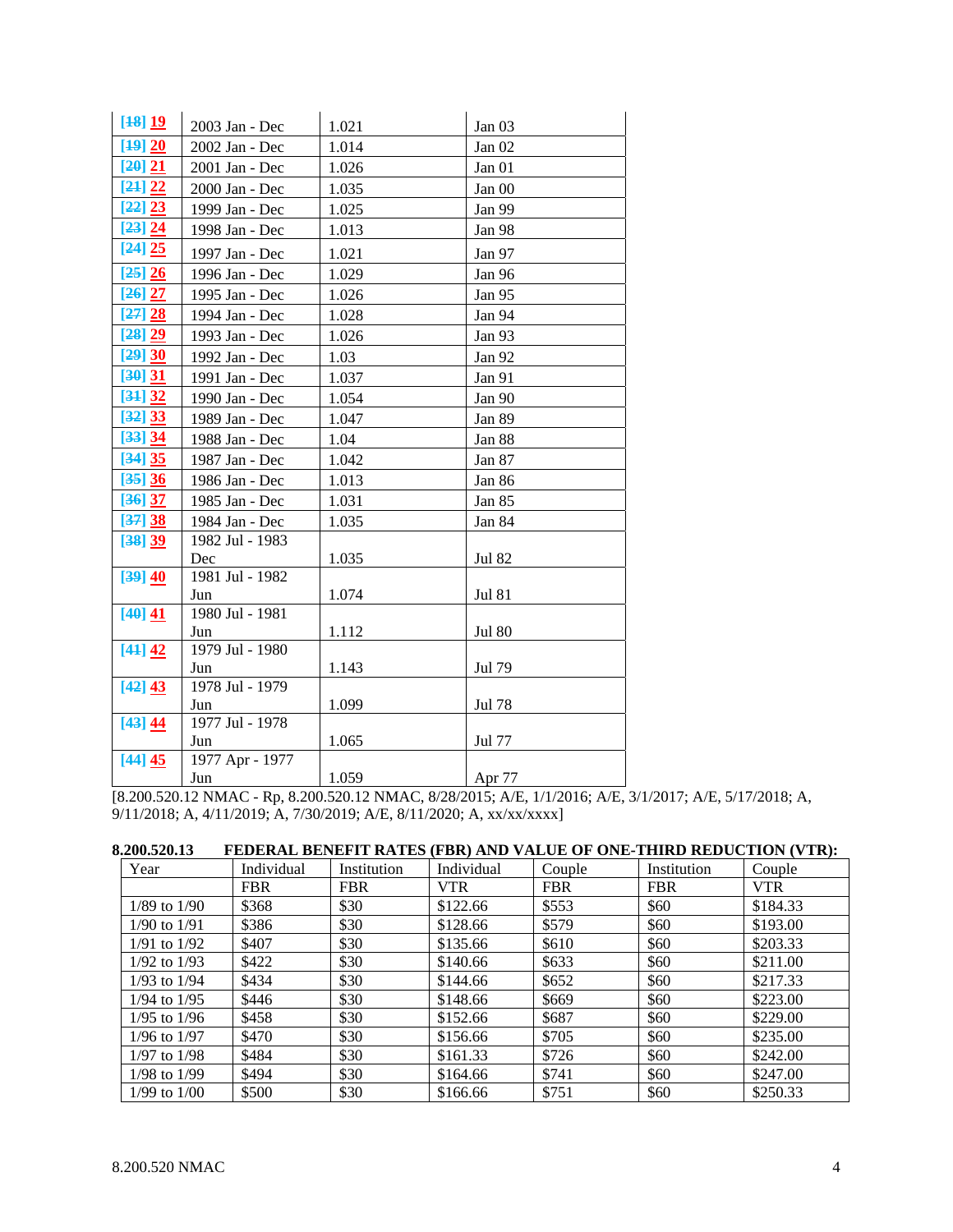| $1/00$ to $1/01$  | \$512 | \$30 | \$170.66 | \$769   | \$60 | \$256.33 |
|-------------------|-------|------|----------|---------|------|----------|
| $1/01$ to $1/02$  | \$530 | \$30 | \$176.66 | \$796   | \$60 | \$265.33 |
| $1/02$ to $1/03$  | \$545 | \$30 | \$181.66 | \$817   | \$60 | \$272.33 |
| $1/03$ to $1/04$  | \$552 | \$30 | \$184.00 | \$829   | \$60 | \$276.33 |
| $1/04$ to $1/05$  | \$564 | \$30 | \$188    | \$846   | \$60 | \$282.00 |
| $1/05$ to $1/06$  | \$579 | \$30 | \$193    | \$869   | \$60 | \$289.66 |
| $1/06$ to $1/07$  | \$603 | \$30 | \$201    | \$904   | \$60 | \$301.33 |
| $1/07$ to $1/08$  | \$623 | \$30 | \$207.66 | \$934   | \$60 | \$311.33 |
| $1/08$ to $1/09$  | \$637 | \$30 | \$212.33 | \$956   | \$60 | \$318.66 |
| $1/09$ to $1/10$  | \$674 | \$30 | \$224.66 | \$1,011 | \$60 | \$337    |
| $1/10$ to $1/11$  | \$674 | \$30 | \$224.66 | \$1,011 | \$60 | \$337    |
| $1/11$ to $1/12$  | \$674 | \$30 | \$224.66 | \$1,011 | \$60 | \$337    |
| $1/12$ to $1/13$  | \$698 | \$30 | \$232.66 | \$1,048 | \$60 | \$349.33 |
| $1/13$ to $1/14$  | \$710 | \$30 | \$237    | \$1,066 | \$60 | \$355    |
| $1/14$ to $1/15$  | \$721 | \$30 | \$240    | \$1082  | \$60 | \$361    |
| $1/15$ to $12/15$ | \$733 | \$30 | \$244    | \$1,100 | \$60 | \$367    |
| $1/16$ to $12/16$ | \$733 | \$30 | \$244    | \$1,100 | \$60 | \$367    |
| $1/17$ to $12/17$ | \$735 | \$30 | \$245    | \$1,103 | \$60 | \$368    |
| $1/18$ to $12/18$ | \$750 | \$30 | \$250    | \$1,125 | \$60 | \$375    |
| $1/19$ to $12/19$ | \$771 | \$30 | \$257    | \$1,157 | \$60 | \$386    |
| $1/20$ to $12/20$ | \$783 | \$30 | \$261    | \$1,175 | \$60 | \$392    |
| $1/21$ to $12/21$ | \$794 | \$30 | \$264.66 | \$1,191 | \$60 | \$397    |

**A.** Ineligible child deeming allocation is [\$392] \$397.

**B.** Part B premium is [\$144.60] \$148.50 per month.<br> **C.** VTR (value of one third reduction) is used when a

**C.** VTR (value of one third reduction) is used when an individual or a couple lives in the household of another and receives food and shelter from the household or when the individual or the couple is living on his or her own household but receiving support and maintenance from others.

**D.** The SSI resource standard is \$2000 for an individual and \$3000 for a couple.

[8.200.520.13 NMAC - Rp, 8.200.520.13 NMAC, 8/28/2015; A/E, 1/1/2016; A/E, 3/1/2017; A/E, 5/17/2018; A, 9/11/2018; A/E, 4/11/2019; A, 7/30/2019; A/E, 8/11/2020; A, xx/xx/xxxx]

## **8.200.520.14 UNISEX LIFE ESTATE AND REMAINDER INTEREST TABLES:**

| Age              | Life Estate | Remainder |
|------------------|-------------|-----------|
| $\boldsymbol{0}$ | .97188      | .02812    |
| $\mathbf{1}$     | .98988      | .01012    |
| $\overline{c}$   | .99017      | .00983    |
| 3                | .99008      | .00992    |
| $\overline{4}$   | .98981      | .01019    |
| 5                | .98938      | .01062    |
| 6                | .98884      | .01116    |
| $\overline{7}$   | .98822      | .01178    |
| 8                | .98748      | .01252    |
| 9                | .98663      | .01337    |
| 10               | .98565      | .01435    |
| 11               | .98453      | .01547    |
| 12               | .98329      | .01671    |
| 13               | .98198      | .01802    |
| 14               | .98066      | .01934    |
| 15               | .97937      | .02063    |
| 16               | .97815      | .02185    |
| 17               | .97700      | .02300    |
| 18               | .97590      | .02410    |
| 19               | .97480      | .02520    |
| 20               | .97365      | .02635    |
| 21               | .97245      | .02755    |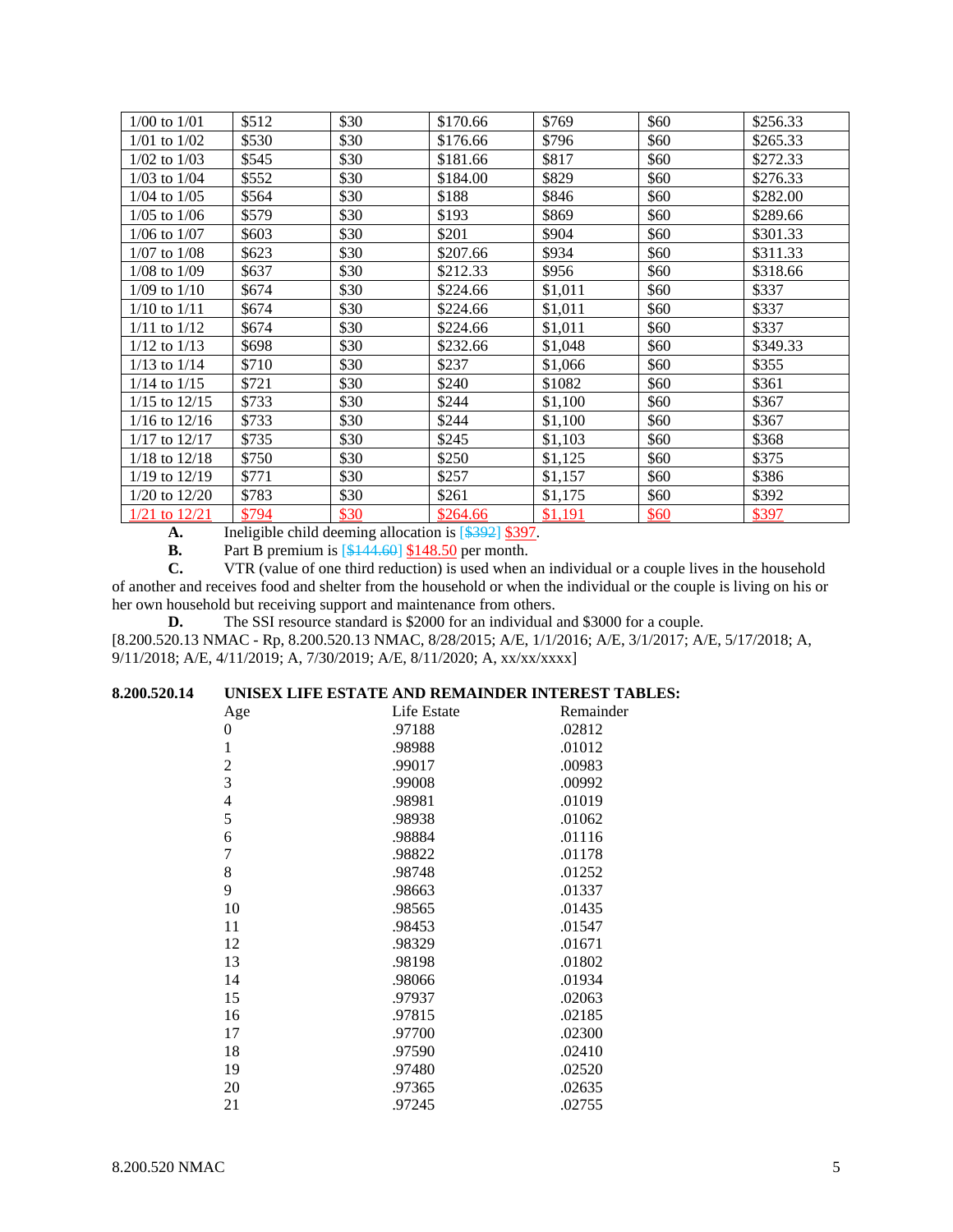| 22 | .97120 | .02880 |
|----|--------|--------|
| 23 | .96986 | .03014 |
| 24 | .96841 | .03159 |
| 25 | .96678 | .03322 |
| 26 | .96495 | .03505 |
| 27 | .96290 | .03710 |
| 28 | .96062 | .03938 |
| 29 | .95813 |        |
|    |        | .04187 |
| 30 | .95543 | .04457 |
| 31 | .95243 | .04746 |
| 32 | .94942 | .05058 |
| 33 | .94608 | .05392 |
| 34 | .94250 | .05750 |
| 35 | .93868 | .06132 |
| 36 | .93460 | .06540 |
| 37 | .93026 | .06974 |
| 38 | .92567 | .07433 |
| 39 | .92083 | .07917 |
| 40 | .91571 | .08429 |
| 41 | .91030 | .08970 |
| 42 | .90457 | .09543 |
| 43 | .89855 | .10145 |
| 44 | .89221 | .10779 |
| 45 | .88558 | .11442 |
| 46 | .87863 | .12137 |
| 47 | .87137 | .12863 |
|    |        |        |
| 48 | .86374 | .13626 |
| 49 | .85578 | .14422 |
| 50 | .84743 | .15257 |
| 51 | .83674 | .16126 |
| 52 | .82969 | .17031 |
| 53 | .82028 | .17972 |
| 54 | .81054 | .18946 |
| 55 | .80046 | .19954 |
| 56 | .79006 | .20994 |
| 57 | .77931 | .22069 |
| 58 | .76822 | .23178 |
| 59 | .75675 | .24325 |
| 60 | .74491 | .25509 |
| 61 | .73267 | .26733 |
| 62 | .72002 | .27998 |
| 63 | .70696 | .29304 |
| 64 | .69352 | .30648 |
| 65 | .67970 | .32030 |
| 66 | .66551 | .33449 |
|    | .65098 |        |
| 67 |        | .34902 |
| 68 | .63610 | .36690 |
| 69 | .62086 | .37914 |
| 70 | .60522 | .39478 |
| 71 | .58914 | .41086 |
| 72 | .57261 | .42739 |
| 73 | .55571 | .44429 |
| 74 | .53862 | .46138 |
| 75 | .52149 | .47851 |
| 76 | .50441 | .49559 |
| 77 | .48742 | .51258 |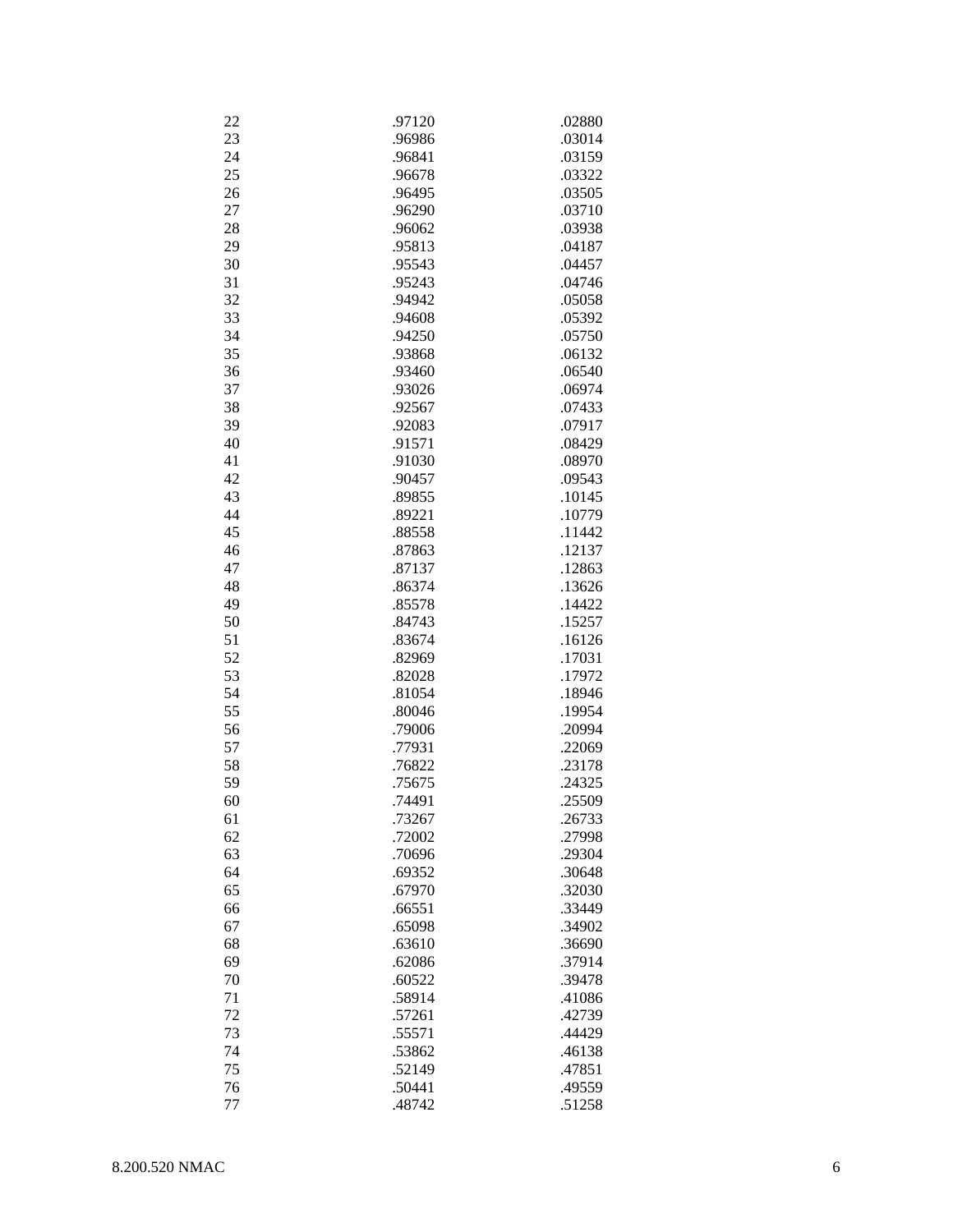| 78  | .47049 | .52951 |
|-----|--------|--------|
| 79  | .45357 | .54643 |
| 80  | .43659 | .56341 |
| 81  | .41967 | .58033 |
| 82  | .42095 | .59705 |
| 83  | .38642 | .61358 |
| 84  | .36998 | .63002 |
| 85  | .35359 | .64641 |
| 86  | .33764 | .66236 |
| 87  | .32262 | .67738 |
| 88  | .30859 | .69141 |
| 89  | .29526 | .70474 |
| 90  | .28221 | .71779 |
| 91  | .26955 | .73045 |
| 92  | .25771 | .74229 |
| 93  | .24692 | .75308 |
| 94  | .23728 | .76272 |
| 95  | .22887 | .77113 |
| 96  | .22181 | .77819 |
| 97  | .21550 | .78450 |
| 98  | .21000 | .79000 |
| 99  | .20486 | .79514 |
| 100 | .19975 | .80025 |
| 101 | .19532 | .80468 |
| 102 | .19054 | .80946 |
| 103 | .18437 | .81563 |
| 104 | .17856 | .82144 |
| 105 | .16962 | .83038 |
| 106 | .15488 | .84512 |
| 107 | .13409 | .86591 |
| 108 | .10068 | .89932 |
| 109 | .04545 | .95455 |

[8.200.520.14 NMAC - Rp, 8.200.520.14 NMAC, 8/28/2015]

### **8.200.520.15 SUPPLEMENTAL SECURITY INCOME (SSI) LIVING ARRANGEMENTS:**

# **A.** Individual living in his or her own household who own or rent:

| THROUGH HATTE IN THE OFFICE OWN HOUSEHOLD WHO OWN OF FEHL. |                                    |            |
|------------------------------------------------------------|------------------------------------|------------|
| Payment amount:                                            | [ <del>\$783</del> ] \$794         | Individual |
|                                                            | $[\frac{\$1,175}{\$1,191}]$ Couple |            |

**B.** Individual receiving support and maintenance payments: For an individual or couple living in his or her own household, but receiving support and maintenance from others (such as food, shelter or clothing), subtract the value of one third reduction (VTR).

| Payment amount: | $\sqrt{\frac{$783}{9}}$ \$794 – $\sqrt{\frac{$264}{9}}$ \$264.66 = $\sqrt{\frac{$522}{9}}$ \$529.34 Individual |
|-----------------|----------------------------------------------------------------------------------------------------------------|
|                 | $\frac{\$1,175}{\$1,191} - \frac{\$392}{\$397} = \frac{\$783}{\$794}$ Couple                                   |
|                 | Individual or couple living household of another: For an individual or couple living in another                |

person's household and not contributing his or her pro-rata share of household expenses, subtract the VTR. Payment amount: <sup>[\$783]</sup> \$794 – [\$261] \$264.66 = [\$522] \$529.34 Individual

| 1.4112110.01110.01110 |                                                                                 |
|-----------------------|---------------------------------------------------------------------------------|
|                       | $[\frac{\$1,175}{\$1,191} - [\frac{\$392}{\$397} = [\frac{\$783}{\$794}$ Couple |
|                       |                                                                                 |

**D.** Child living in home with his or her parent: Payment amount: [\$783] \$794

**E.** Individual in institution:

Payment amount: \$30.00

[8.200.520.15 NMAC - Rp, 8.200.520.15 NMAC, 8/28/2015; A/E, 3/1/2017; A/E, 5/17/2018; A, 9/11/2018; A/E, 4/11/2019; A, 7/30/2019; A/E, 8/11/2020; A, xx/xx/xxxx]

## **8.200.520.16 MAXIMUM COUNTABLE INCOME FOR INSTITUTIONAL CARE MEDICAID AND HOME AND COMMUNITY BASED WAIVER SERVICES (HCBS) CATEGORIES:** Effective [January 1,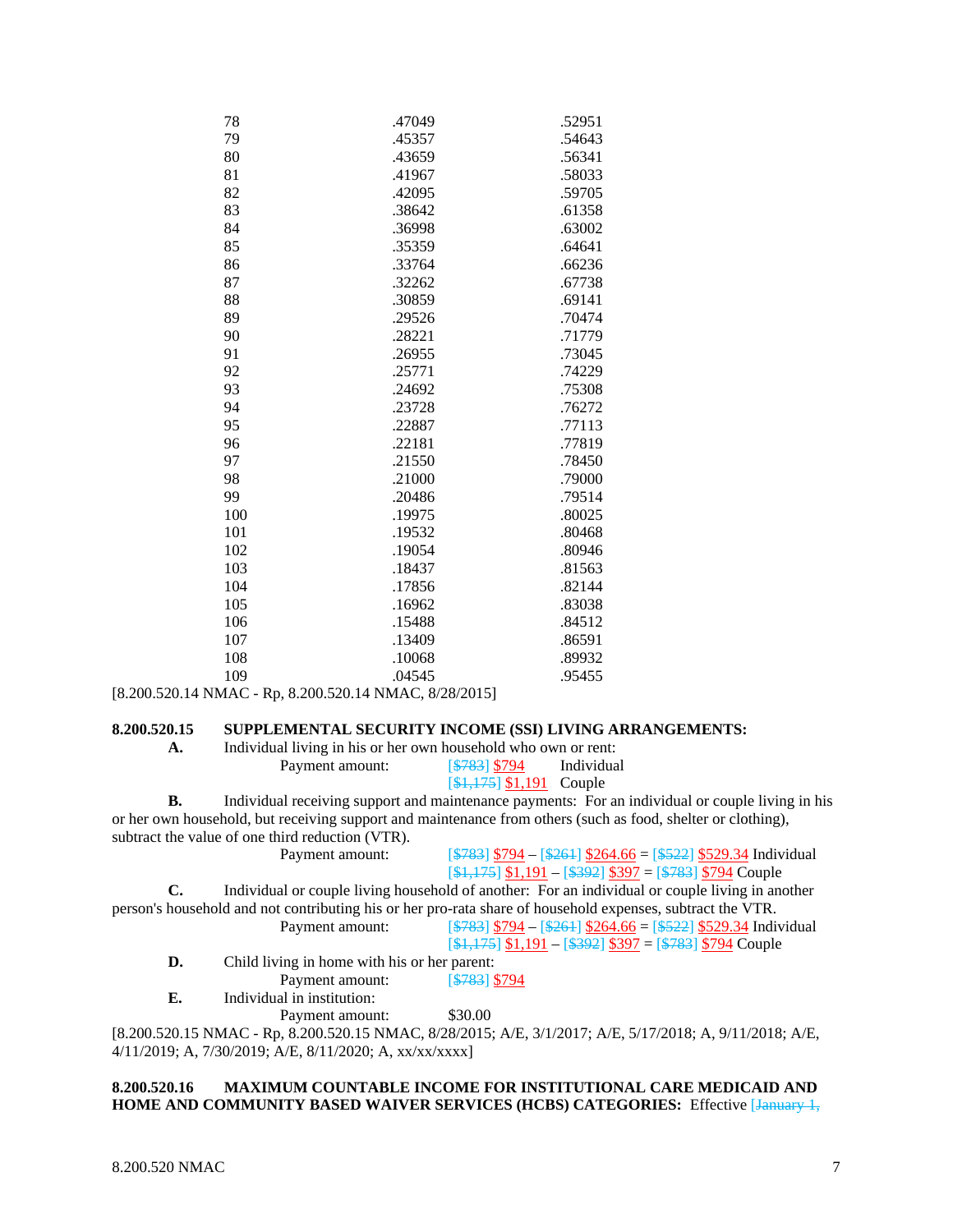2020] January 1, 2021, the maximum countable monthly income standard for institutional care medicaid and the home and community based waiver categories is [\$2,349] \$2,382.

[8.200.520.16 NMAC - Rp, 8.200.520.16 NMAC, 8/28/2015; A/E, 3/1/2017; A/E, 5/17/2018; A, 9/11/2018; A/E, 4/11/2019; A, 7/30/2019; A/E, 8/11/2020; A, xx/xx/xxxx]

#### **8.200.520.17 MAXIMUM COUNTABLE INCOME FOR CHILDREN YOUTH AND FAMILIES**

**(CYFD):** Effective July 1, 1995, the maximum countable monthly income standard for CYFD medicaid is \$231.00. [8.200.520.17 NMAC - Rp, 8.200.520.17 NMAC, 8/28/2015]

### **8.200.520.18 SSI RELATED CATEGORIES - DEEMING INCOME WHEN AN APPLICANT CHILD IS LIVING WITH INELIGIBLE PARENT:**

**A.** Monthly computation:

**(1)** total gross unearned income of parent;

 **(2)** deduct living allowance for ineligible child and SSI-eligible sponsored alien (one half of the monthly SSI FBR LA code A\*) for each ineligible child/SSI-eligible sponsored alien);

- **(3)** subtotal;
- **(4)** deduct \$20.00 general income exclusion 20.00;
- **(5)** unearned income subtotal;
- **(6)** total gross earned income of parent;
- **(7)** deduct any remaining allocation for ineligible child and/or SSI-eligible sponsored alien;

see Paragraph (2) above;

**(8)** subtotal;

 **(9)** deduct any remaining portion of the \$20.00 general income exclusion only if not already totally deducted in Paragraph (4) above;

- **(10)** subtotal;
- **(11)** deduct \$65.00; do not apply this deduction if the only income is unearned 65.00;
- **(12)** subtotal;
- **(13)** subtract one-half of Paragraph (12); do not apply this deduction if the only income is

unearned;

- **(14)** earned income subtotal;
- **(15)** total of Paragraph (5) plus Paragraph (14);

 **(16)** deduct parental allocation (1 parent = SSI FBR for an individual LA code A\*) (2 parents  $=$  SSI FBR for an eligible couple LA code A\*);

 **(17)** income deemed to applicant child; if there is more than one applicant child, divide this amount equally between the children: **\*** LA Code A = the full SSI FBR for an individual or a couple.

**B.** If the deemed income plus the applicant child's separate income exceeds the income standard for an individual, the applicant child is not eligible for that month.

[8.200.520.18 NMAC - Rp, 8.200.520.18 NMAC, 8/28/2015]

### **8.200.520.19 LIFE EXPECTANCY TABLES:**

| А.               | <b>Males:</b> |     |            |     |            |
|------------------|---------------|-----|------------|-----|------------|
|                  | Life          |     | Life       |     | Life       |
| Age              | expectancy    | Age | expectancy | Age | expectancy |
| $\boldsymbol{0}$ | 71.80         | 40  | 35.05      | 80  | 6.98       |
| 1                | 71.53         | 41  | 34.15      | 81  | 6.59       |
| $\overline{2}$   | 70.58         | 42  | 33.26      | 82  | 6.21       |
| 3                | 69.62         | 43  | 32.37      | 83  | 5.85       |
| 4                | 68.65         | 44  | 31.49      | 84  | 5.51       |
| 5                | 67.67         | 45  | 30.61      | 85  | 5.19       |
| 6                | 66.69         | 46  | 29.74      | 86  | 4.89       |
| 7                | 65.71         | 47  | 28.88      | 87  | 4.61       |
| 8                | 64.73         | 48  | 28.02      | 88  | 4.34       |
| 9                | 63.74         | 49  | 27.17      | 89  | 4.09       |
| 10               | 62.75         | 50  | 26.32      | 90  | 3.86       |
| 11               | 61.76         | 51  | 25.48      | 91  | 3.64       |
| 12               | 60.78         | 52  | 24.65      | 92  | 3.43       |
|                  |               |     |            |     |            |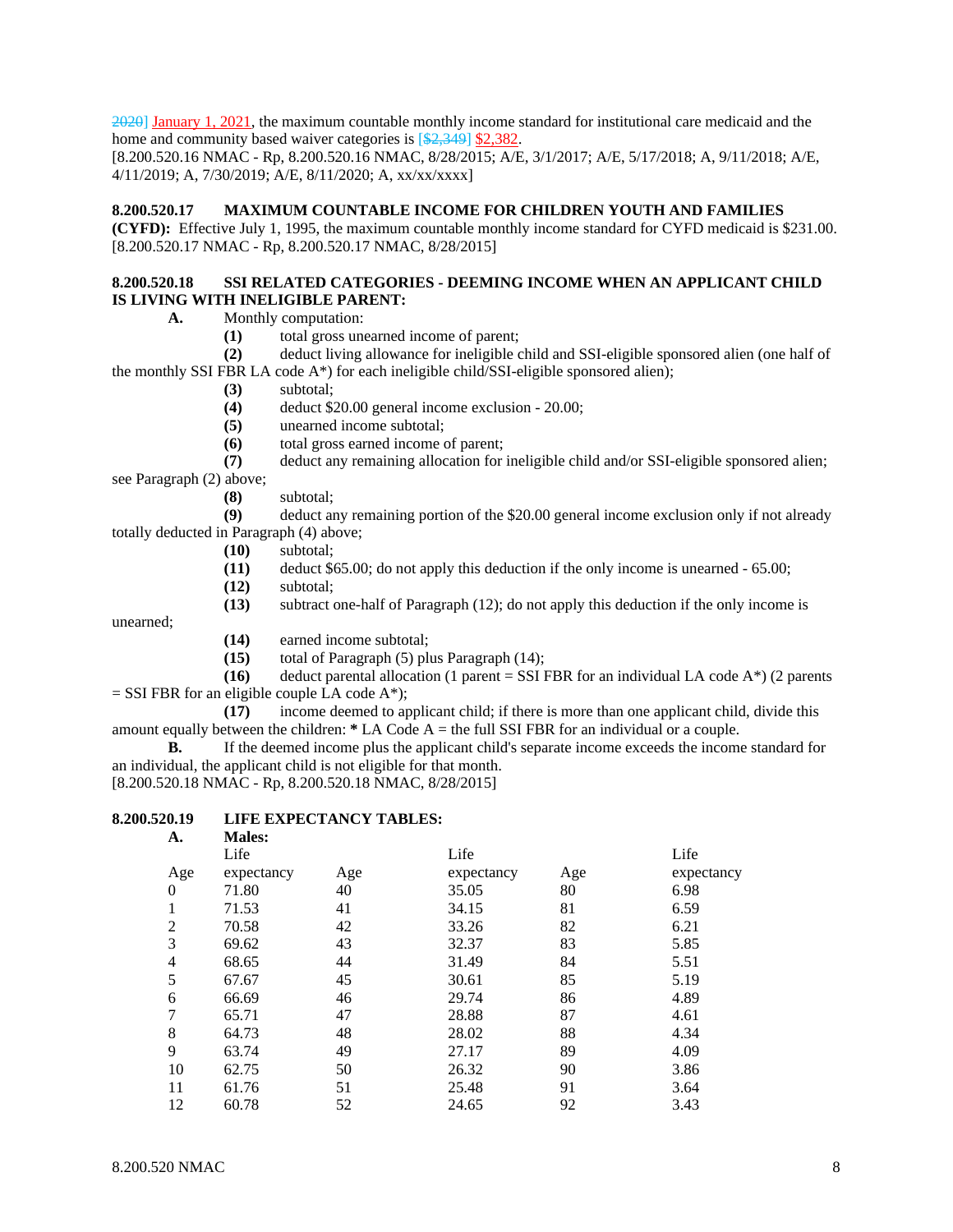| 13               | 59.79           | 53       | 23.82          | 93         | 3.24         |
|------------------|-----------------|----------|----------------|------------|--------------|
| 14               | 58.82           | 54       | 23.01          | 94         | 3.06         |
| 15               | 57.85           | 55       | 22.21          | 95         | 2.90         |
| 16               | 56.91           | 56       | 21.43          | 96         | 2.74         |
| 17               | 55.97           | 57       | 20.66          | 97         | 2.60         |
| 18               | 55.05           | 58       | 19.90          | 98         | 2.47         |
| 19               | 54.13           | 59       | 19.15          | 99         | 2.34         |
| 20               | 53.21           | 60       | 18.42          | 100        | 2.22         |
| 21               | 52.29           | 61       | 17.70          | 101        | 2.11         |
| 22               | 51.38           | 62       | 16.99          | 102        | 1.99         |
| 23               | 50.46           | 63       | 16.30          | 103        | 1.89         |
| 24               | 49.55           | 64       | 15.62          | 104        | 1.78         |
| 25               | 48.63           | 65       | 14.96          | 105        | 1.68         |
| 26               | 47.72           | 66       | 14.32          | 106        | 1.59         |
| 27               | 46.80           | 67       | 13.70          | $107\,$    | 1.50         |
| $28\,$           | 45.88           | 68       | 13.09          | 108        | 1.41         |
| 29               | 44.97           | 69       | 12.50          | 109        | 1.33         |
| 30               | 44.06           | 70       | 11.92          | 110        | 1.25         |
| 31               | 43.15           | 71       | 11.35          | 111        | 1.17         |
| 32               | 42.24           | $72\,$   | 10.80          | 112        | 1.10         |
| 33               | 41.33           | 73       | 10.27          | 113        | 1.02         |
| 34               | 40.23           | 74       | 9.27           | 114        | 0.96         |
| 35               | 39.52           | 75       | 9.24           | 115        | 0.89         |
| 36               | 38.62           | 76       | 8.76           | 116        | 0.83         |
| 37               | 37.73           | 77       | 8.29           | 117        | 0.77         |
| 38               | 36.83           | $78\,$   | 7.83           | 118        | 0.71         |
| 39               | 35.94           | 79       | 7.40           | 119        | 0.66         |
| <b>B.</b>        |                 |          |                |            |              |
|                  |                 |          |                |            |              |
|                  | <b>Females:</b> |          |                |            |              |
|                  | Life            |          | Life           |            | Life         |
| Age              | expectancy      | Age      | expectancy     | Age        | expectancy   |
| $\boldsymbol{0}$ | 78.79           | 40       | 40.61          | $80\,$     | 9.11         |
| $\,1$            | 78.42           | 41       | 39.66          | 81         | 8.58         |
| $\overline{c}$   | 77.48           | 42       | 38.72          | 82         | 8.06         |
| 3                | 76.51           | 43       | 37.78          | 83         | 7.56         |
| $\overline{4}$   | 75.54           | 44       | 36.85          | 84         | 7.08         |
| 5                | 74.56           | 45       | 35.92          | 85         | 6.63         |
| $\sqrt{6}$       | 73.57           | 46       | 35.00          | 86         | 6.20         |
| $\overline{7}$   | 72.59           | 47       | 34.08          | 87         | 5.79         |
| 8                | 71.60           | 48       | 33.17          | 88         | 5.41         |
| 9                | 70.61           | 49       | 32.27          | 89         | 5.05         |
| $10\,$           | 69.62           | 50       | 31.37          | 90         | 4.71         |
| 11               | 68.63           | 51       | 30.48          | 91         | 4.40         |
| 12               | 67.64           | 52       | 29.60          | 92         | 4.11         |
| 13               | 66.65           | 53       | 28.72          | 93         | 3.84         |
| 14               | 65.67           | 54       | 27.86          | 94         | 3.59         |
| 15               | 64.68           | 55       | 27.00          | 95         | 3.36         |
| 16               | 63.71           | 56       | 26.15          | 96         | 3.16         |
| 17               | 62.74           | 57       | 25.31          | 97         | 2.97         |
| 18               | 61.77           | 58       | 24.48          | 98         | 2.80         |
| 19               | 60.80           | 59       | 23.67          | 99         | 2.64         |
| 20               | 59.83           | 60       | 22.86          | 100        | 2.48         |
| 21               | 58.86           | 61       | 22.06          | 101        | 2.34         |
| 22               | 57.89           | 62       | 21.27          | 102        | 2.20         |
| 23               | 56.92           | 63       | 20.49          | 103        | 2.06         |
| 24<br>$25\,$     | 55.95<br>54.98  | 64<br>65 | 19.72<br>18.96 | 104<br>105 | 1.93<br>1.81 |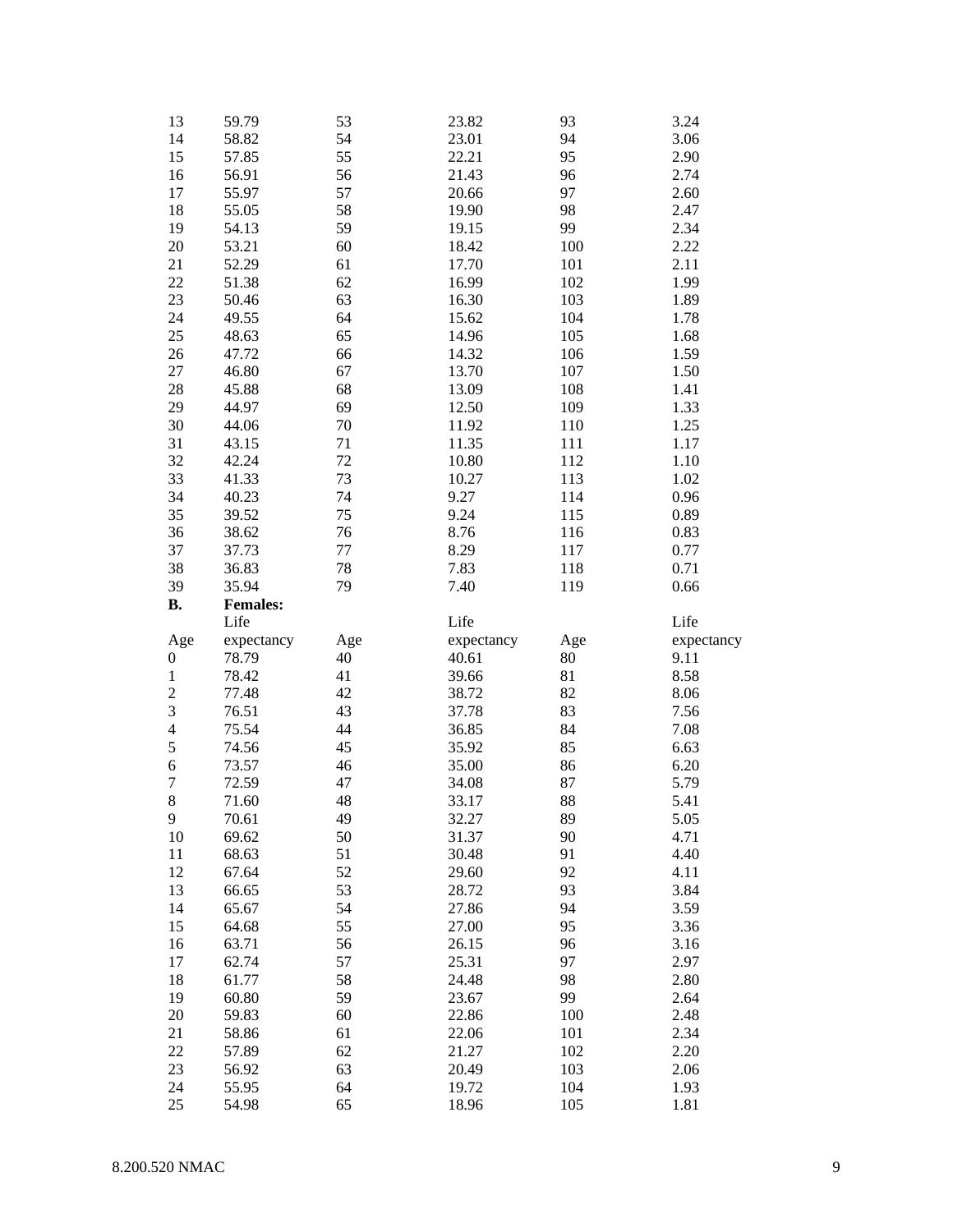| 26 | 54.02 | 66 | 18.21 | 106 | 1.69 |
|----|-------|----|-------|-----|------|
| 27 | 53.05 | 67 | 17.48 | 107 | 1.58 |
| 28 | 52.08 | 68 | 16.76 | 108 | 1.48 |
| 29 | 51.12 | 69 | 16.04 | 109 | 1.38 |
| 30 | 50.15 | 70 | 15.35 | 110 | 1.28 |
| 31 | 49.19 | 71 | 14.66 | 111 | 1.19 |
| 32 | 48.23 | 72 | 13.99 | 112 | 1.10 |
| 33 | 47.27 | 73 | 13.33 | 113 | 1.02 |
| 34 | 46.31 | 74 | 12.68 | 114 | 0.96 |
| 35 | 45.35 | 75 | 12.05 | 115 | 0.89 |
| 36 | 44.40 | 76 | 11.43 | 116 | 0.83 |
| 37 | 43.45 | 77 | 10.83 | 117 | 0.77 |
| 38 | 42.50 | 78 | 10.24 | 118 | 0.71 |
| 39 | 41.55 | 79 | 9.67  | 119 | 0.66 |
|    |       |    |       |     |      |

[8.200.520.19 NMAC - Rp, 8.200.520.19 NMAC, 8/28/2015]

**8.200.520.20 COVERED QUARTER INCOME STANDARD:**

| Date                    | Calendar Quarter Amount             |
|-------------------------|-------------------------------------|
| Jan. $2021 - Dec. 2021$ | <u>\$1,470 per calendar quarter</u> |
| Jan. 2020 - Dec. 2020   | \$1,410 per calendar quarter        |
| Jan. 2019 - Dec. 2019   | \$1,360 per calendar quarter        |
| Jan. 2018 - Dec. 2018   | \$1,320 per calendar quarter        |
| Jan. 2017 - Dec. 2017   | \$1,300 per calendar quarter        |
| Jan. 2016 - Dec. 2016   | \$1,260 per calendar quarter        |
| Jan. 2015 - Dec. 2015   | \$1,220 per calendar quarter        |
| Jan. 2014 - Dec. 2014   | \$1,200 per calendar quarter        |
| Jan. 2013 - Dec. 2013   | \$1,160 per calendar quarter        |
| Jan. 2012 - Dec. 2012   | \$1,130 per calendar quarter        |
| Jan. 2011 - Dec. 2011   | \$1,120 per calendar quarter        |
| Jan. 2010 - Dec. 2010   | \$1,120 per calendar quarter        |
| Jan. 2009 - Dec. 2009   | \$1,090 per calendar quarter        |
| Jan. 2008 - Dec. 2008   | \$1,050 per calendar quarter        |
| Jan. 2007 - Dec. 2007   | \$1,000 per calendar quarter        |
| Jan. 2006 - Dec. 2006   | \$970 per calendar quarter          |
| Jan. 2005 - Dec. 2005   | \$920 per calendar quarter          |
| Jan. 2004 - Dec. 2004   | \$900 per calendar quarter          |
| Jan. 2003 - Dec. 2003   | \$890 per calendar quarter          |
| Jan. 2002 - Dec. 2002   | \$870 per calendar quarter          |

[8.200.520.20 NMAC - Rp, 8.200.520.20 NMAC, 8/28/2015; A/E, 1/1/2016; A/E, 03/01/2017; A/E, 5/17/2018; A, 9/11/2018; A/E, 4/11/2019; A, 7/30/2019; A/E, 8/11/2020; A, xx/xx/xxxx]

|                         | Gross income test                                      | Net income test  |
|-------------------------|--------------------------------------------------------|------------------|
| Budget<br>group<br>size | One hundred eighty-five<br>percent<br>Standard of need | Standard of need |
|                         | 049/059 Refugee                                        | 049/059 Refugee  |
|                         | \$791                                                  | \$266            |
| $\mathfrak{D}$          | \$1,072                                                | \$357            |
| 3                       | \$1,352                                                | \$447            |
| 4                       | \$1,633                                                | \$539            |
| 5                       | \$1,913                                                | \$630            |

**8.200.520.21 STANDARD OF NEED (SON):**